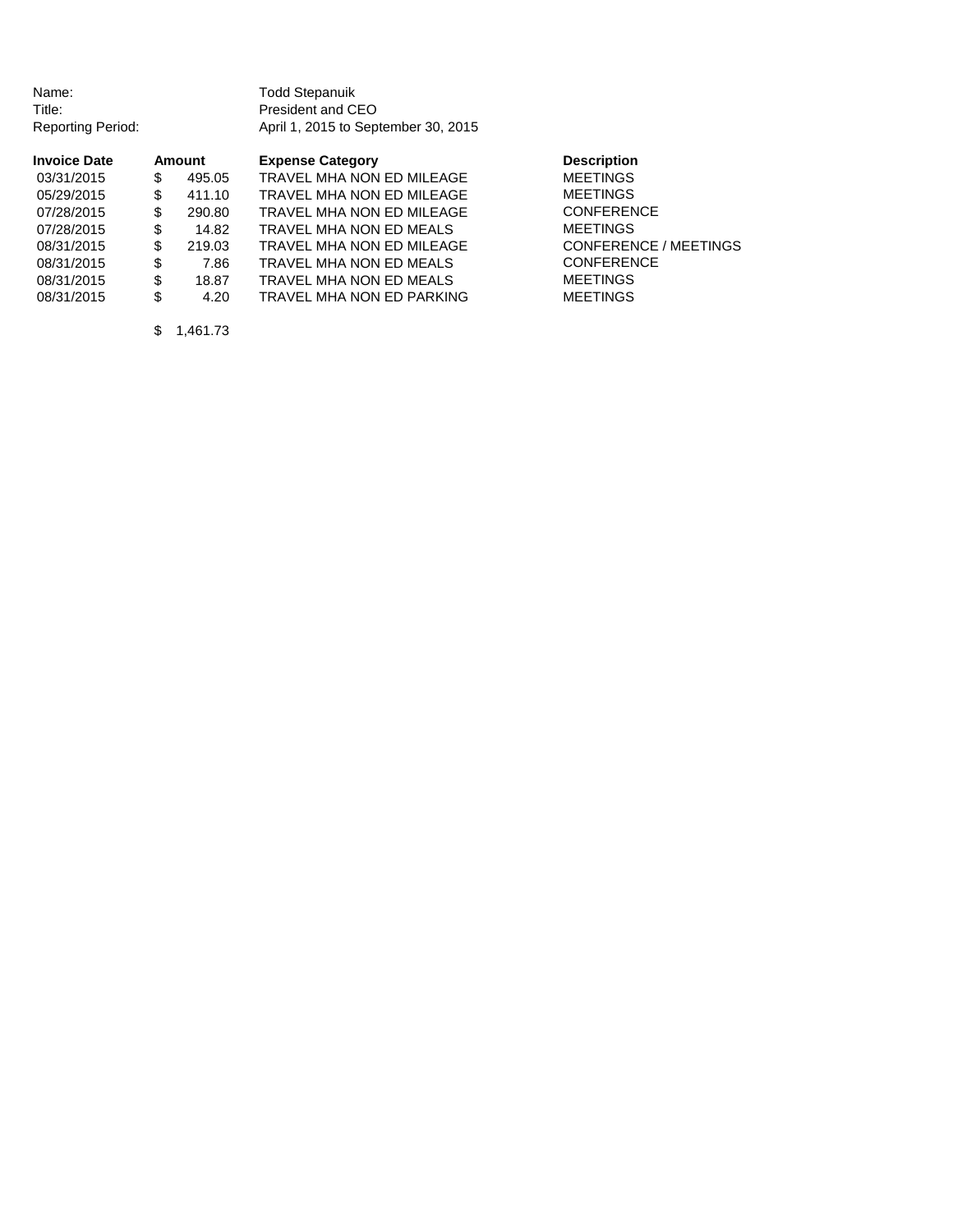| Name:<br>Title:<br><b>Reporting Period:</b> |    |        | Nancy Maltby<br>COO & Chief Nursing Officer<br>April 1, 2015 to September 30, 2015 |                    |
|---------------------------------------------|----|--------|------------------------------------------------------------------------------------|--------------------|
| <b>Invoice Date</b>                         |    | Amount | <b>Expense Category</b>                                                            | <b>Description</b> |
| 05/05/2015                                  | S  | 114.03 | TRAVEL MHA NON ED MILEAGE                                                          | <b>MEETINGS</b>    |
| 05/06/2015                                  | \$ | 31.50  | TRAVEL MHA NON ED OTHER TRANSPORTATION CONFERENCE                                  |                    |
| 05/06/2015                                  | \$ | 4.13   | TRAVEL MHA NON ED MEALS                                                            | <b>CONFERENCE</b>  |
|                                             | S  | 149.66 |                                                                                    |                    |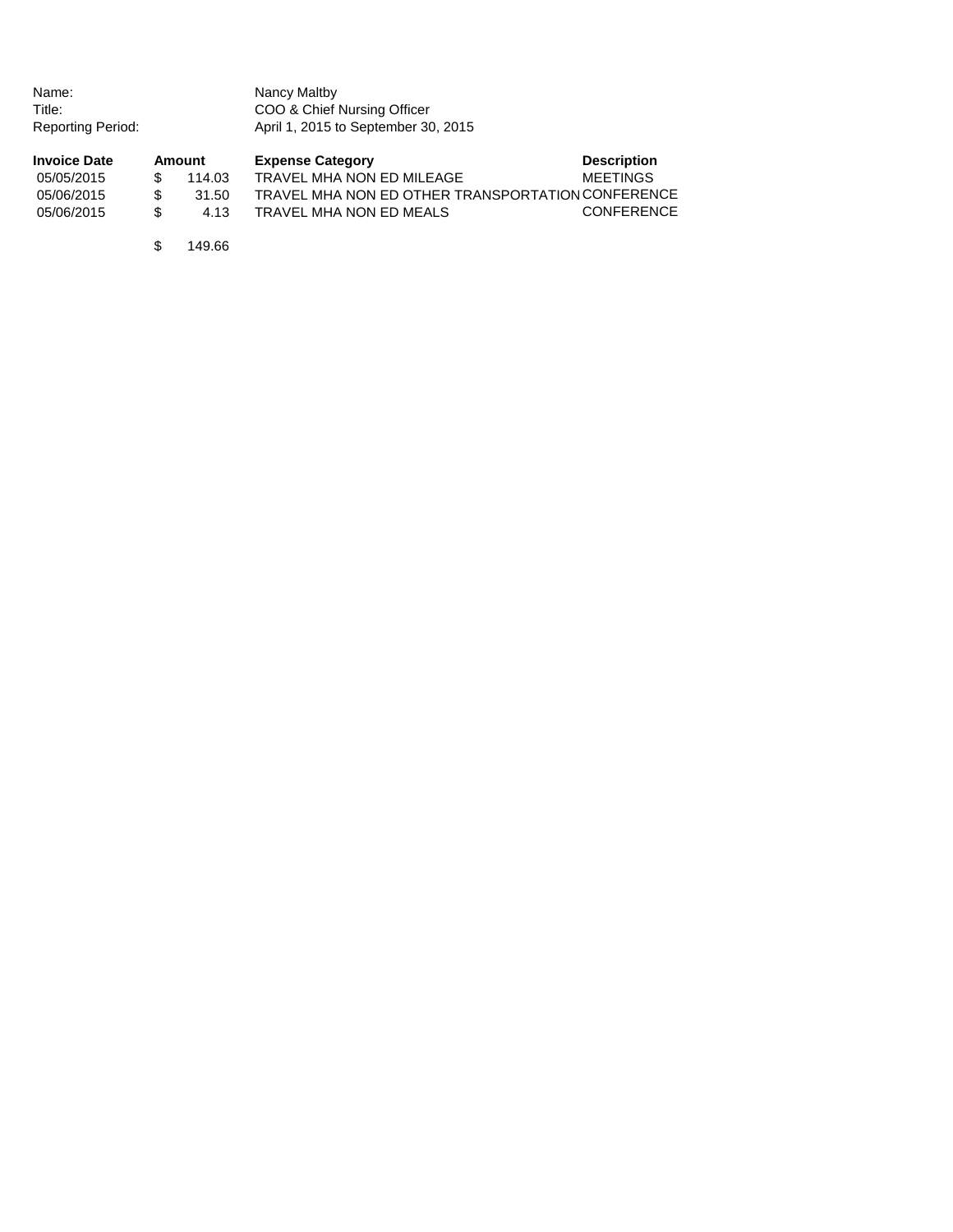| Name:             | Alasdair Smith                         |
|-------------------|----------------------------------------|
| Title:            | VP Finance and Chief Financial Officer |
| Reporting Period: | April 1, 2015 to September 30, 2015    |

| <b>Invoice Date</b> |     | <b>Amount</b> | <b>Expense Category</b>   | <b>Description</b> |
|---------------------|-----|---------------|---------------------------|--------------------|
| 07/29/2015          |     | 7.20          | TRAVEL MHA NON ED PARKING | <b>MEETING</b>     |
| 07/29/2015          | \$. | 7.20          | TRAVEL MHA NON ED PARKING | <b>MEETING</b>     |
| 07/29/2015          |     | 274.80        | TRAVEL MHA NON ED MILEAGE | <b>MEETINGS</b>    |
| 07/29/2015          | \$. | 88.58         | TRAVEL MHA NON ED MEALS   | <b>MEETING</b>     |
| 07/29/2015          | S.  | 7.20          | TRAVEL MHA NON ED PARKING | <b>MEETING</b>     |

\$ 384.98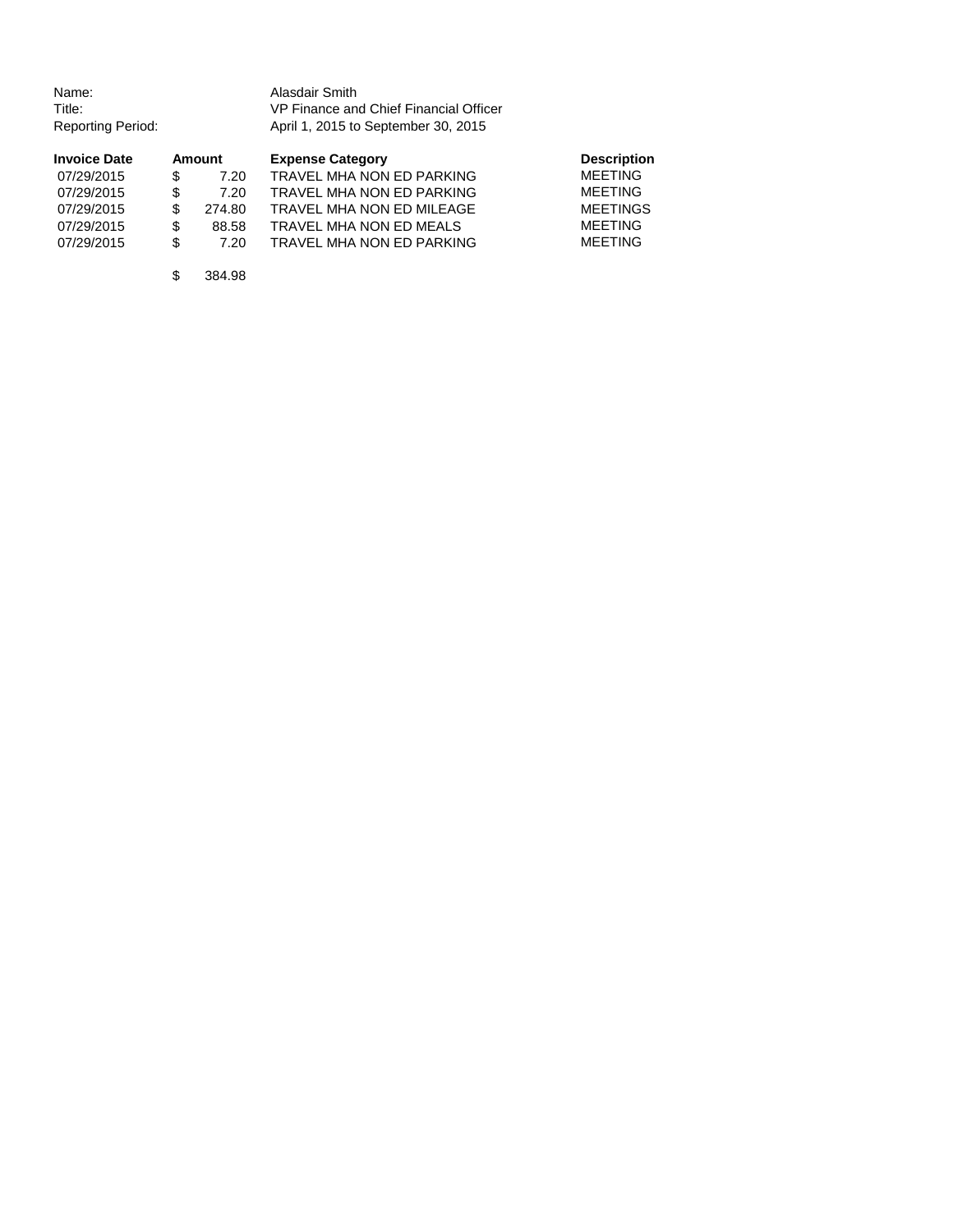| Name:             | Dr Gary Perkin                      |
|-------------------|-------------------------------------|
| Title:            | Physician                           |
| Reporting Period: | April 1, 2015 to September 30, 2015 |
|                   |                                     |

**Invoice Date Amount Expense Category Description** 05/26/2015 \$ 150.97 TRAVEL MHA NON ED HOSPITALITY DISCOVERY WEEK STUDENTS

\$ 150.97